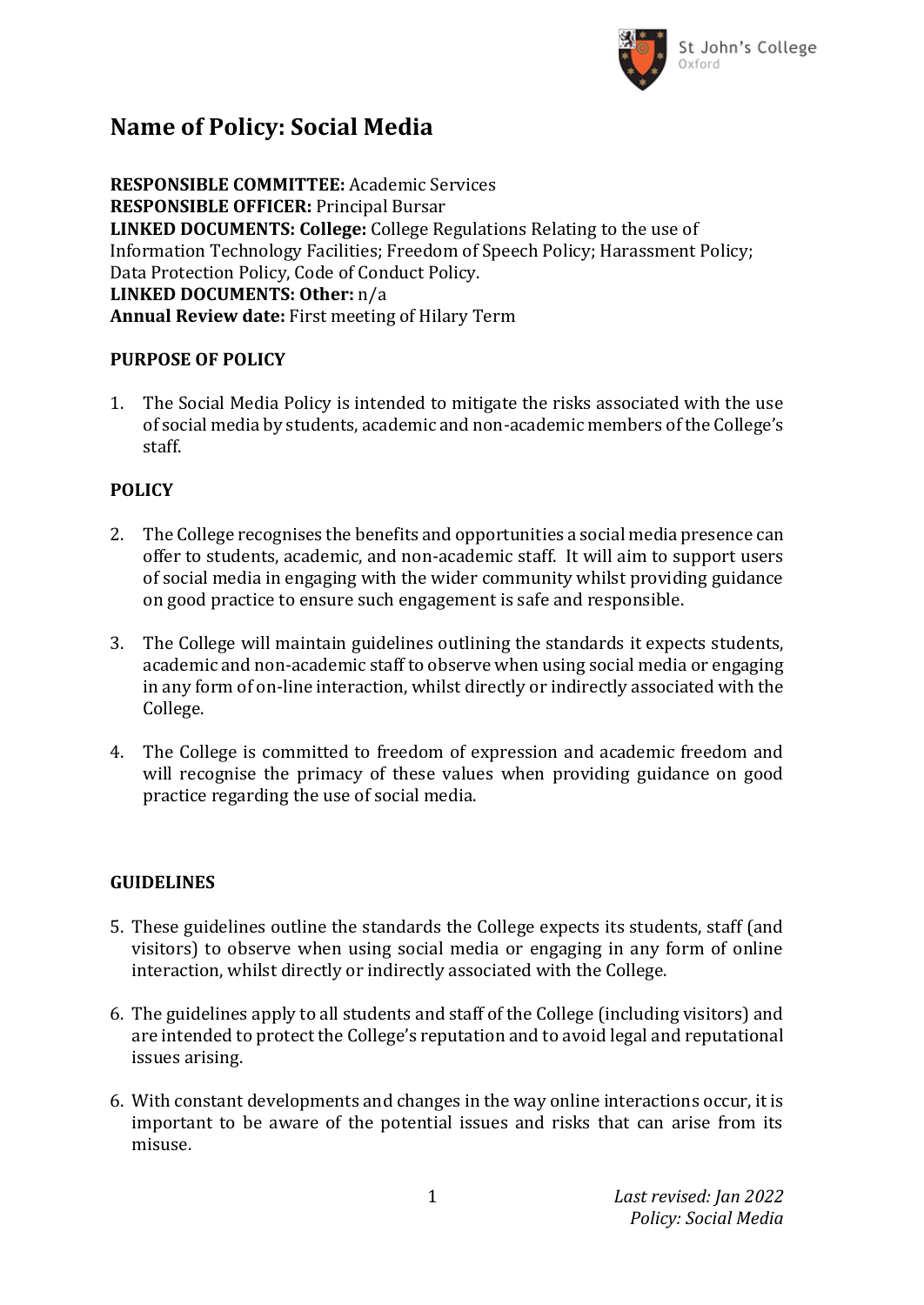

7. Students and staff should be aware that there are many more examples of social media than listed below and this is a constantly changing area. These guidelines should be followed in relation to any social media that they use.

8. The College requires students and staff to follow the University of Oxford guidelines when using social media platforms available at <https://www.ox.ac.uk/students/life/it/socialmedia?wssl=1>

### **NOTE**

Social media is a broad term that is used to describe a variety of online tools, such as websites, web-based platforms and applications that are designed for online interaction. Most often it is defined as online social interaction between individuals, in which they can create, exchange, as well as share content and ideas, or participate in social networking via the use of virtual communities and networks. Any website, online application or platform that enables its users to interact with it and its visitors falls into the definition of social media.

Some examples of social media channels include Academia.edu, Facebook, LinkedIn, Twitter, YouTube, and online blogs.